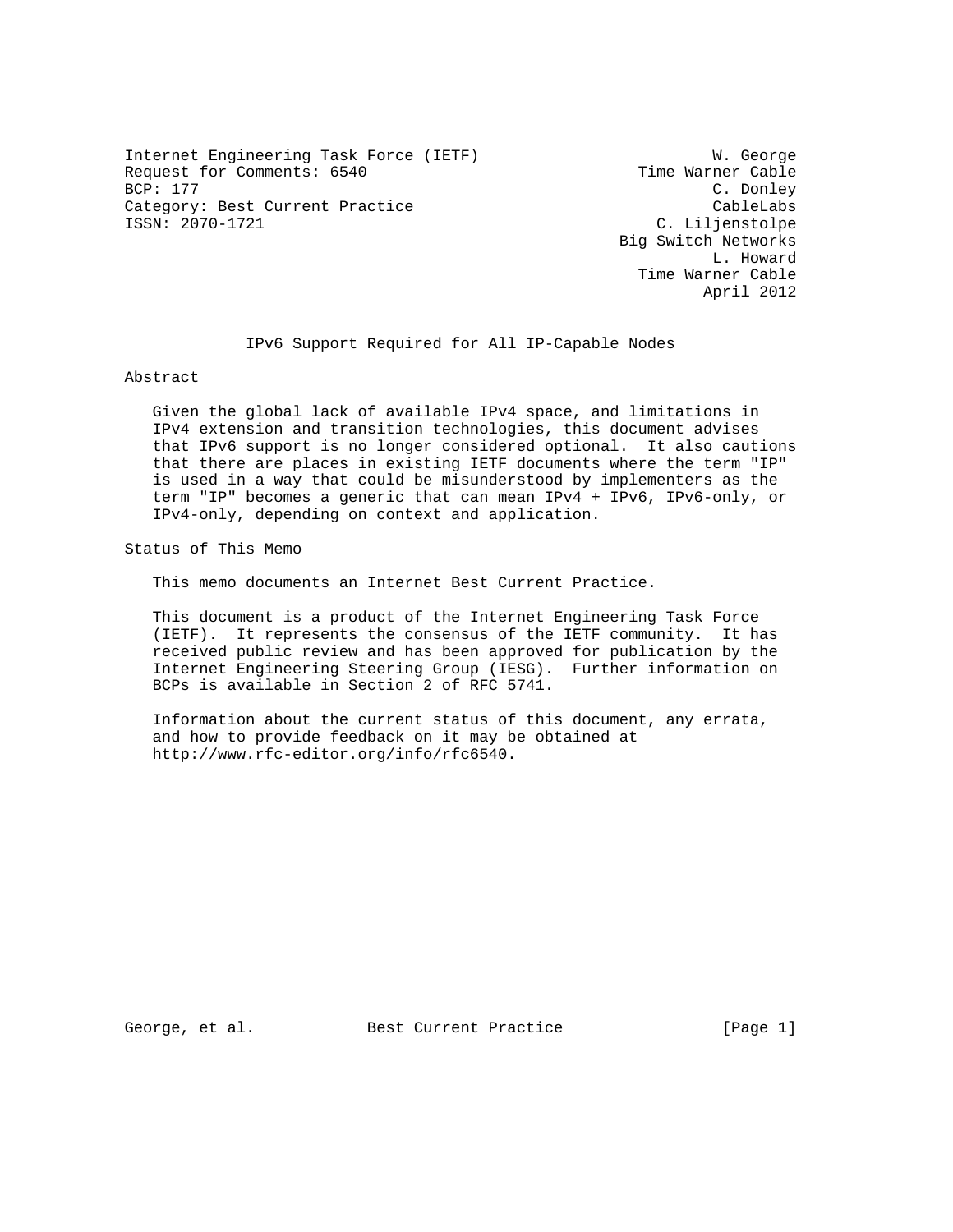## Copyright Notice

 Copyright (c) 2012 IETF Trust and the persons identified as the document authors. All rights reserved.

 This document is subject to BCP 78 and the IETF Trust's Legal Provisions Relating to IETF Documents

 (http://trustee.ietf.org/license-info) in effect on the date of publication of this document. Please review these documents carefully, as they describe your rights and restrictions with respect to this document. Code Components extracted from this document must include Simplified BSD License text as described in Section 4.e of the Trust Legal Provisions and are provided without warranty as described in the Simplified BSD License.

# Table of Contents

| 2. Clarifications and Recommendation 3 |  |
|----------------------------------------|--|
|                                        |  |
|                                        |  |
|                                        |  |
|                                        |  |

### 1. Introduction

 IP version 4 (IPv4) has served to connect public and private hosts all over the world for over 30 years. However, due to the success of the Internet in finding new and innovative uses for IP networking, billions of hosts are now connected via the Internet and require unique addressing. This demand has led to the exhaustion of the IANA global pool of unique IPv4 addresses [IANA-EXHAUST], and will be followed by the exhaustion of the free pools for each Regional Internet Registry (RIR), the first of which is APNIC [APNIC-EXHAUST]. While transition technologies and other means to extend the lifespan of IPv4 do exist, nearly all of them come with trade-offs that prevent them from being optimal long-term solutions when compared with deployment of IP version 6 (IPv6) as a means to allow continued growth on the Internet. See [RFC6269] and [NAT444-IMPACTS] for some discussion on this topic.

 IPv6 [RFC1883] was proposed in 1995 as, among other things, a solution to the limitations on globally unique addressing that IPv4's 32-bit addressing space represented, and has been under continuous refinement (e.g., [RFC2460]) and deployment ever since. The exhaustion of IPv4 and the continued growth of the Internet worldwide have created the driver for widespread IPv6 deployment.

George, et al. Best Current Practice [Page 2]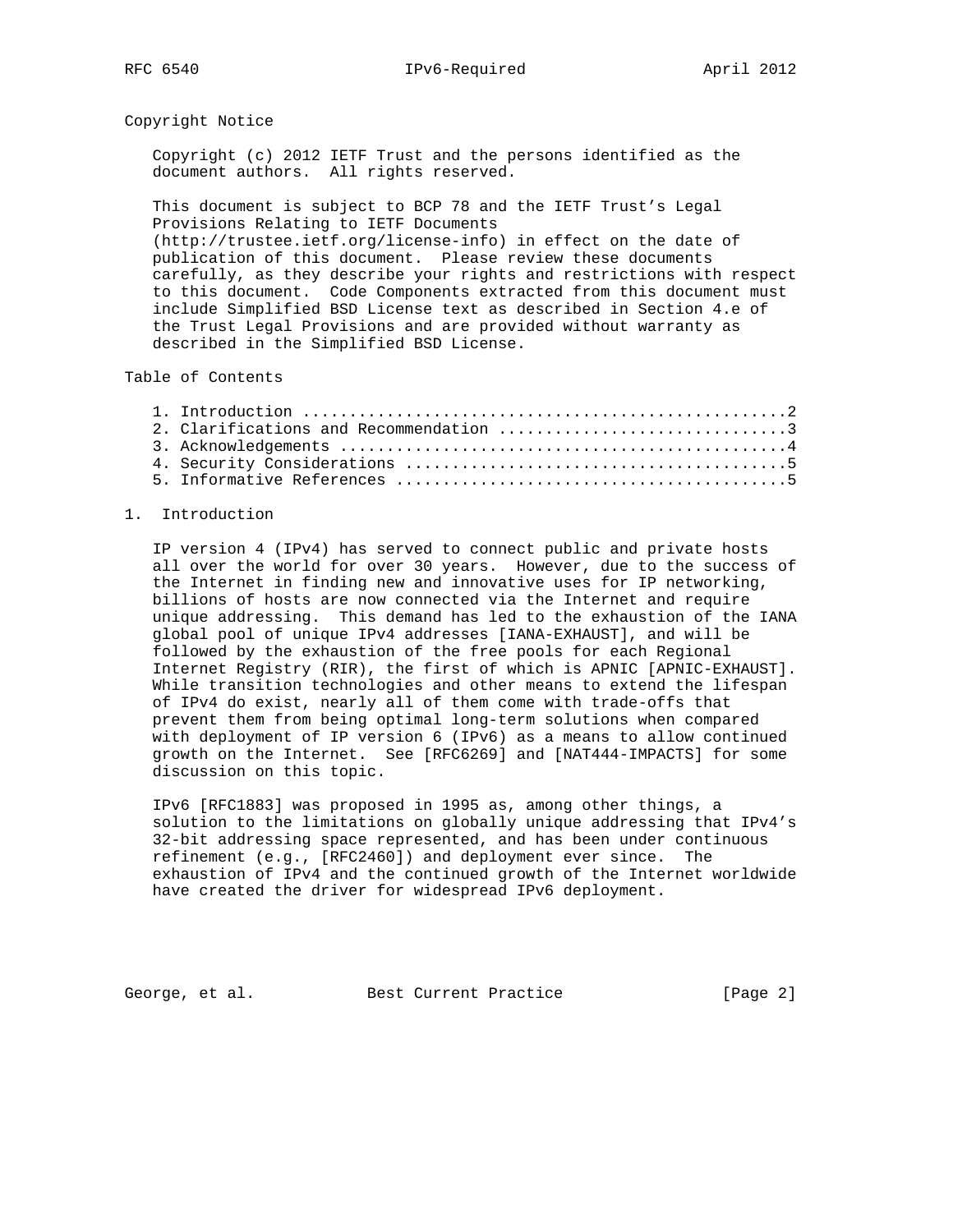However, the IPv6 deployment necessary to reduce reliance on IPv4 has been hampered by a lack of ubiquitous hardware and software support throughout the industry. Many vendors, especially in the consumer space, have continued to view IPv6 support as optional. Even today, they are still selling "IP-capable" or "Internet-Capable" devices that are not IPv6-capable, which has continued to push out the point at which the natural hardware refresh cycle will significantly increase IPv6 support in the average home or enterprise network. They are also choosing not to update existing software to enable IPv6 support on software-updatable devices, which is a problem because it is not realistic to expect that the hardware refresh cycle will single-handedly purge IPv4-only devices from the active network in a reasonable amount of time. This is a significant problem, especially in the consumer space, where the network operator often has no control over the hardware the consumer chooses to use. For the same reason that the average consumer is not making a purchasing decision based on the presence of IPv6 support in their Internet-capable devices and services, consumers are unlikely to replace their still functional Internet-capable devices simply to add IPv6 support - they don't know or don't care about IPv6; they simply want their devices to work as advertised.

 This lack of support is making the eventual IPv6 transition considerably more difficult, and drives the need for expensive and complicated transition technologies to extend the life of IPv4-only devices as well as to eventually interwork IPv4-only and IPv6-only hosts. While IPv4 is expected to coexist on the Internet with IPv6 for many years, a transition from IPv4 as the dominant Internet Protocol version towards IPv6 as the dominant Internet Protocol version will need to occur. The sooner the majority of devices support IPv6, the less protracted this transition period will be.

## 2. Clarifications and Recommendation

 To ensure interoperability and proper function after IPv4 exhaustion, support for IPv6 is virtually a requirement. Rather than update the existing IPv4 protocol specification standards to include IPv6, the IETF has defined a completely separate set of standalone documents that cover IPv6. Therefore, implementers are cautioned that a distinction must be made between IPv4 and IPv6 in some IETF documents where the term "IP" is used generically. Current requirements for IPv6 support can be found in [RFC6204] and [RFC6434]. Each of these documents contains specific information, requirements, and references to other Draft and Proposed Standards governing many aspects of IPv6 implementation.

George, et al. Best Current Practice [Page 3]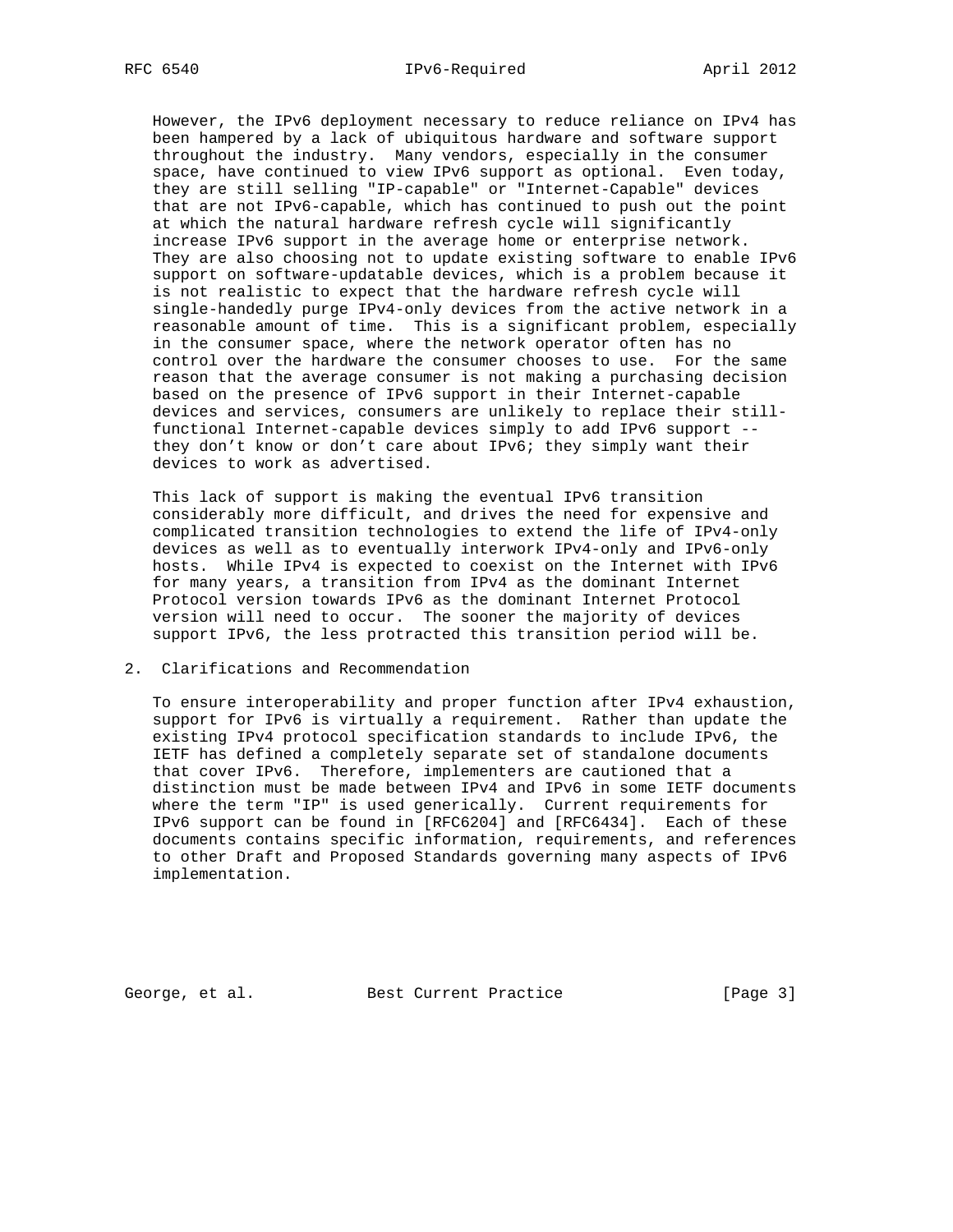Many of the IETF's early documents use the generic term "IP" synonymously with the more specific "IPv4". Some examples of this potential confusion can be found in [RFC1812], especially in Sections 1, 2, and 4. Since RFC 1812 is an IPv4 router specification, the generic use of IP in this standard may cause confusion as the term "IP" can now be interpreted to mean IPv4 + IPv6, IPv6-only, or IPv4-only. Additionally, [RFC1122] is no longer a complete definition of "IP" or the Internet Protocol suite by itself, because it does not include IPv6. For example, Section 3.1 does not contain references to the equivalent standards for IPv6 for the Internet layer, Section 3.2 is a protocol walk-through for IPv4 only, and Section 3.2.1.1 explicitly requires that an IP datagram whose version number is not 4 be discarded, which would be detrimental to IPv6 forwarding. Additional instances of this type of problem exist that are not discussed here. Since existing RFCs say "IP" in places where they may mean IPv4, implementers are cautioned to ensure that they know whether a given standard is inclusive or exclusive of IPv6. To ensure interoperability, implementers building IP nodes will need to support both IPv4 and IPv6. If the standard does not include an integral definition of both IPv4 and IPv6, implementers need to use the other informative references in this document as companion guidelines for proper IPv6 implementations.

 To ensure interoperability and flexibility, the best practices are as follows:

- o New IP implementations must support IPv6.
- o Updates to current IP implementations should support IPv6.
- o IPv6 support must be equivalent or better in quality and functionality when compared to IPv4 support in a new or updated IP implementation.
- o New and updated IP networking implementations should support IPv4 and IPv6 coexistence (dual-stack), but must not require IPv4 for proper and complete function.
- o Implementers are encouraged to update existing hardware and software to enable IPv6 wherever technically feasible.

#### 3. Acknowledgements

 Thanks to the following people for their reviews and comments: Marla Azinger, Brian Carpenter, Victor Kuarsingh, Jari Arkko, Scott Brim, Margaret Wasserman, Joe Touch, Fred Baker, Benson Schliesser, Eric Rosen, David Harrington, and Wesley Eddy.

George, et al. Best Current Practice [Page 4]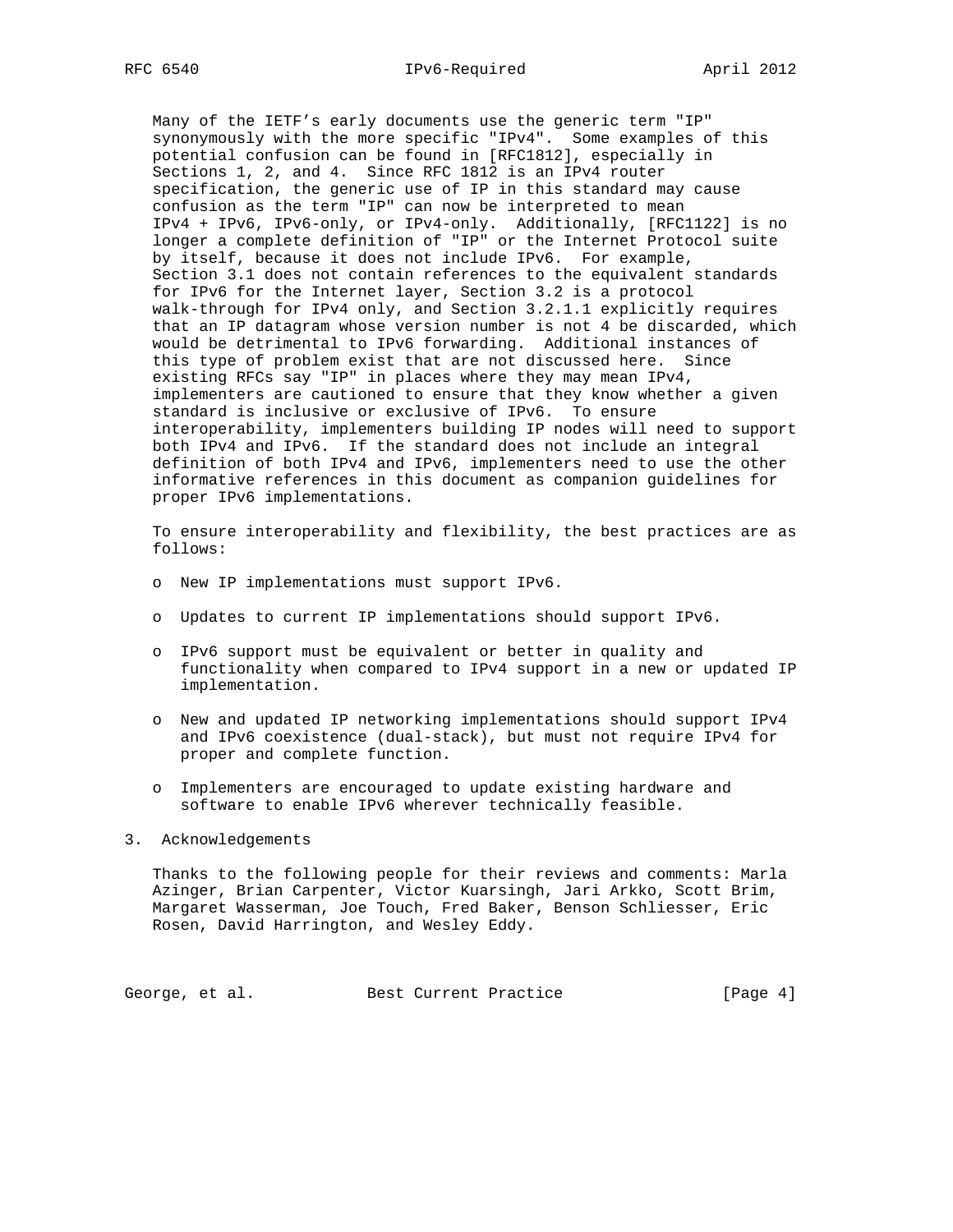4. Security Considerations

 There are no direct security considerations generated by this document, but existing documented security considerations for implementing IPv6 will apply.

5. Informative References

[APNIC-EXHAUST]

 APNIC, "APNIC Press Release - Key Turning Point in Asia Pacific IPv4 Exhaustion", April 2011, <http:// www.apnic.net/\_\_data/assets/pdf\_file/0018/33246/ Key-Turning-Point-in-Asia-Pacific-IPv4- Exhaustion\_English.pdf>.

[IANA-EXHAUST]

 IANA, "IANA IPv4 Address Space Registry", <http://www.iana.org/assignments/ipv4-address-space>.

[NAT444-IMPACTS]

 Donley, C., Howard, L., Kuarsingh, V., Berg, J., and J. Doshi, "Assessing the Impact of Carrier-Grade NAT on Network Applications", Work in Progress, November 2011.

- [RFC1122] Braden, R., Ed., "Requirements for Internet Hosts Communication Layers", STD 3, RFC 1122, October 1989.
- [RFC1812] Baker, F., Ed., "Requirements for IP Version 4 Routers", RFC 1812, June 1995.
- [RFC1883] Deering, S. and R. Hinden, "Internet Protocol, Version 6 (IPv6) Specification", RFC 1883, December 1995.
- [RFC2460] Deering, S. and R. Hinden, "Internet Protocol, Version 6 (IPv6) Specification", RFC 2460, December 1998.
- [RFC6204] Singh, H., Beebee, W., Donley, C., Stark, B., and O. Troan, Ed., "Basic Requirements for IPv6 Customer Edge Routers", RFC 6204, April 2011.
- [RFC6269] Ford, M., Ed., Boucadair, M., Durand, A., Levis, P., and P. Roberts, "Issues with IP Address Sharing", RFC 6269, June 2011.
- [RFC6434] Jankiewicz, E., Loughney, J., and T. Narten, "IPv6 Node Requirements", RFC 6434, December 2011.

George, et al. Best Current Practice [Page 5]